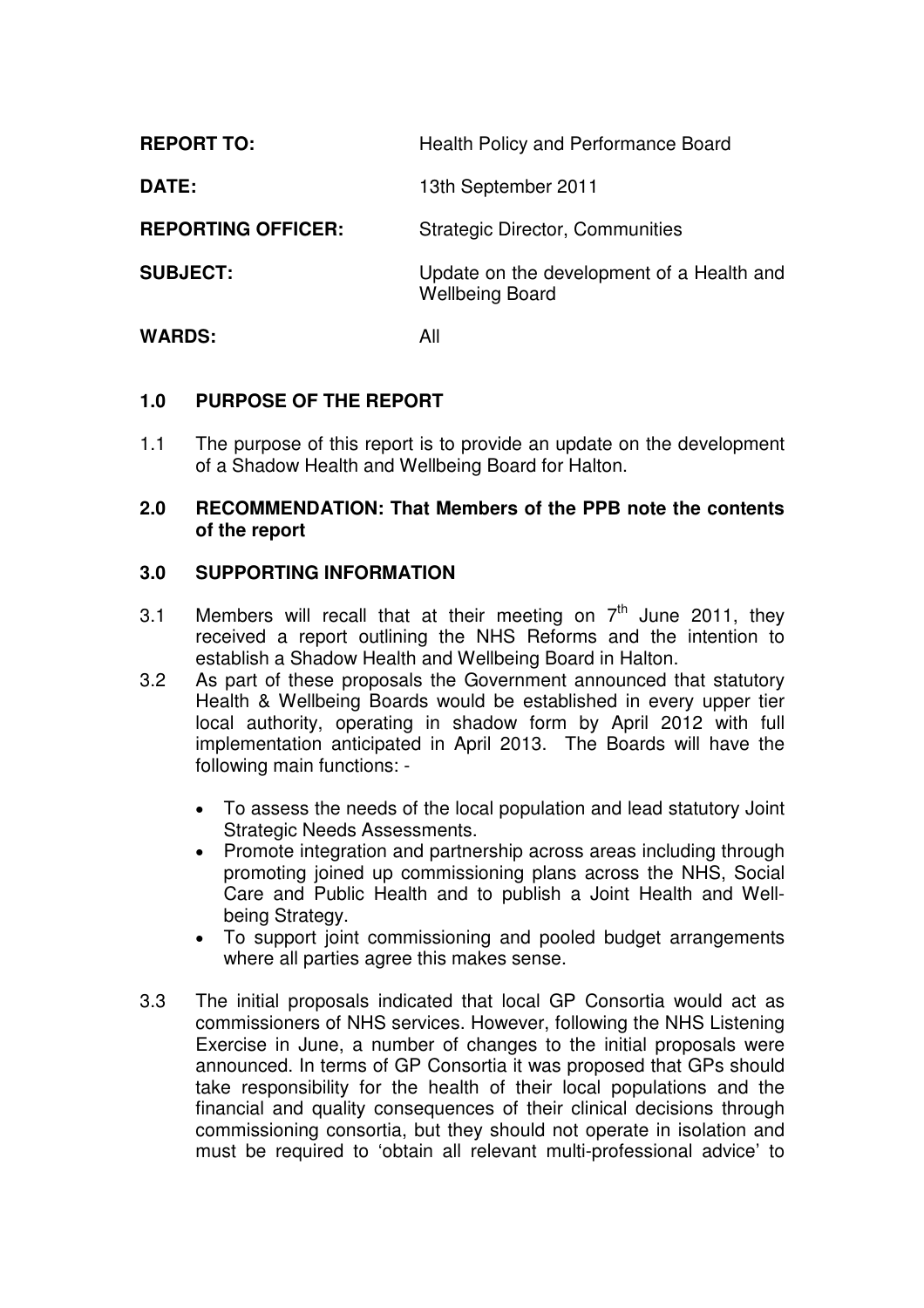make sure their decisions are appropriate. These new groups will be known as "Clinical Commissioning Consortia".

- 3.4 Whilst responsibility and accountability for NHS Commissioning would rest with the NHS Commissioning Board and Clinical Commissioning Consortia, the Health and Well-being Boards would give Local Authorities influence over NHS Commissioning and corresponding influence for NHS Commissioners in relation to Health Improvement, reducing Health Inequalities and Social Care.
- 3.5 The Bill should strengthen the role and influence of health and wellbeing boards so they have stronger powers to promote integration and meet local health needs, and to hold local commissioning consortia and social care to account if commissioning plans are not in line with the local health and wellbeing strategy.
- 3.6 The proposals indicate that the Board will bring together local elected representatives, Social Care, NHS Commissioners, Local Government and patient representatives around one table. The guidance as presently stated would be for the elected members of the Local Authority to decide who would chair the Board.
- 3.7 For the Board to function well it is anticipated that Local Authorities, Elected Members, Directors of Adult Social Care, NHS organisations Public Health and Children's Services, and a representative of Local Health Watch (presently LINks) will have a seat on the Board.
- 3.8 The Board will have a key role in promoting joint working with the aim of making commissioning plans across the NHS, Public Health and Social Care, coherent, responsive and integrated.

# **4.0 THE PRESENT SITUATION IN HALTON**

- 4.1 The Halton Health Partnership (HHP) currently acts as the thematic partnership for the Healthy Halton priority. The Partnership reports into the Halton Strategic Partnership Board as one of the five Specialist Strategic Partnerships (SSPs).
- 4.2 The HHP has strategic responsibility for the Healthy Halton priority and for those elements of work that contribute to the objectives of the Sustainable Community Strategy (SCS) and Local Area Agreement (LAA).
- 4.3 The Halton Health Partnership is presently chaired by the Acting Director of Public Health.
- 4.4 Health priorities are also addressed by the Healthy Halton Policy and Performance Board and Children's health issues are included in the work of the Children's Trust and the Children and Young People's PPB.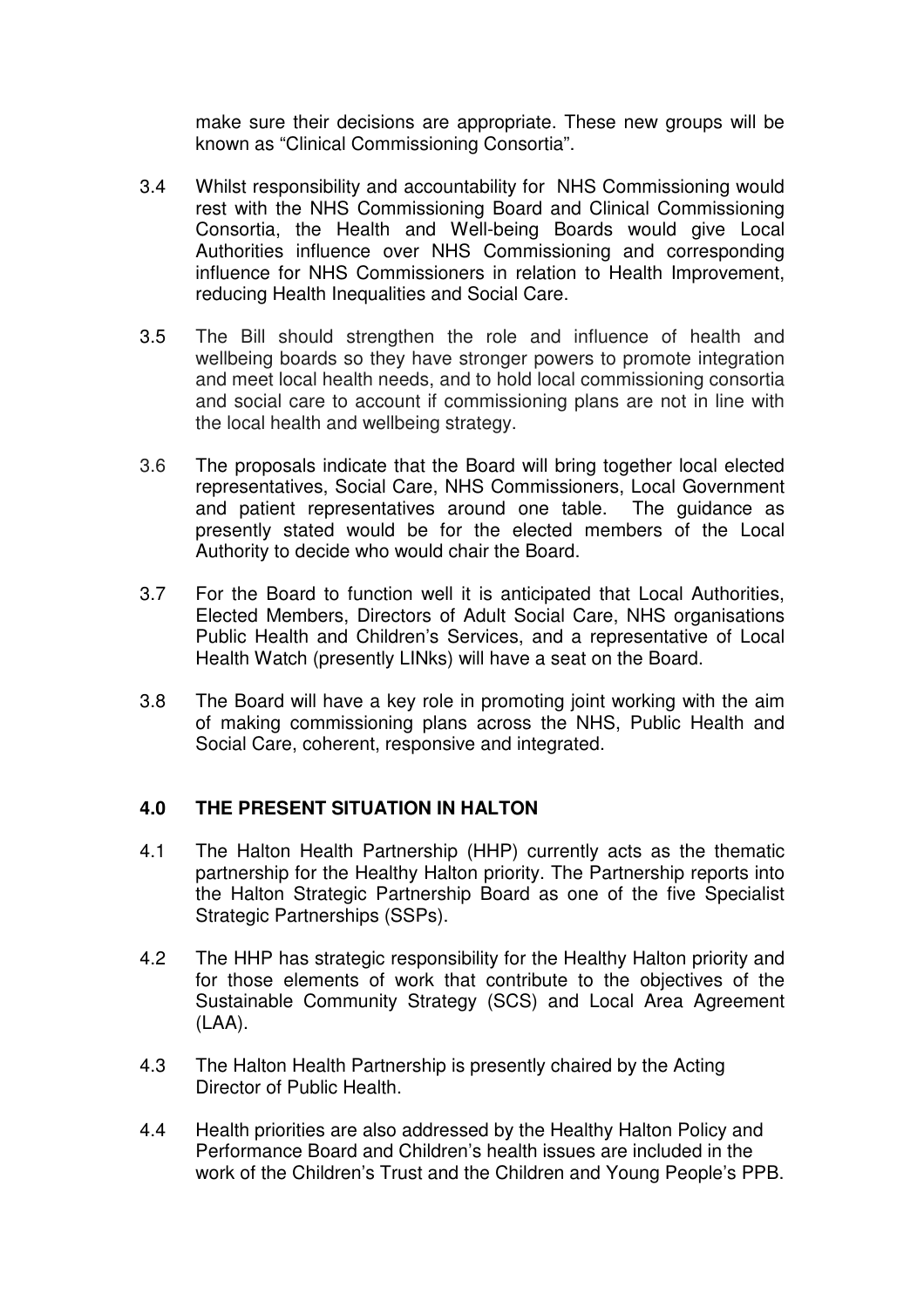4.5 Safeguarding is addressed by the Safeguarding Adults Board (SAB) which reports directly into the Safer Halton Partnership and is a non statutory board. Children's Safeguarding issues are addressed by the Halton Safeguarding Children's Board (HSCB) which is a statutory board that sits alongside Halton's Children's Trust, with each reporting into and providing challenge to the other. The HSCB in addition provides an annual report to the Council's Executive Board.

# **5.0 PROPOSAL FOR A SHADOW HEALTH AND WELLBEING BOARD IN HALTON**

- 5.1 Following extensive consultation regarding the attached Terms of Reference (Appendix 1) it would seem appropriate to set up a Shadow Health and Well-being Board in Halton.
- 5.2 The Shadow Health and Well-being Board will be responsible for guiding and overseeing the implementation of the ambitions outlined in the Health White Paper as well as providing the strategic direction for the Health priority in Halton. Principally this will include:
	- guiding and overseeing the Joint Strategic Needs Assessment:
	- developing a high-level joint health and Well-being strategy based upon the findings of the JSNA and the priorities identified by the Sustainable Community Strategy (SCS);
	- guiding and overseeing the transfer of Public Health responsibilities and arrangements to the Local Authority;
	- the establishment of sound joint commissioning arrangements.
- 5.3 Formal decision- making responsibility will continue to rest with the Council's Executive and the relevant governance bodies of the local health services until new legislation is enacted. Transitional governance arrangements are key in establishing the Shadow HWBB, given that Health and Well-being Boards will assume their statutory responsibilities from April 2013.
- 5.4 Overview and Scrutiny issues will remain an integral independent arrangement within the Health Policy & Performance Board.
- 5.5 In terms of the relationship between the HWBB and Children's Services it would seem short sighted to disassemble existing structures when they are working well. The Children's Trust, LSCB and SAB should therefore have representation on the Health and Well-being Board. It is proposed that the Chair of these boards would fulfil this role and the Children's Trust continue in its current format.

# **6.0 Next Steps**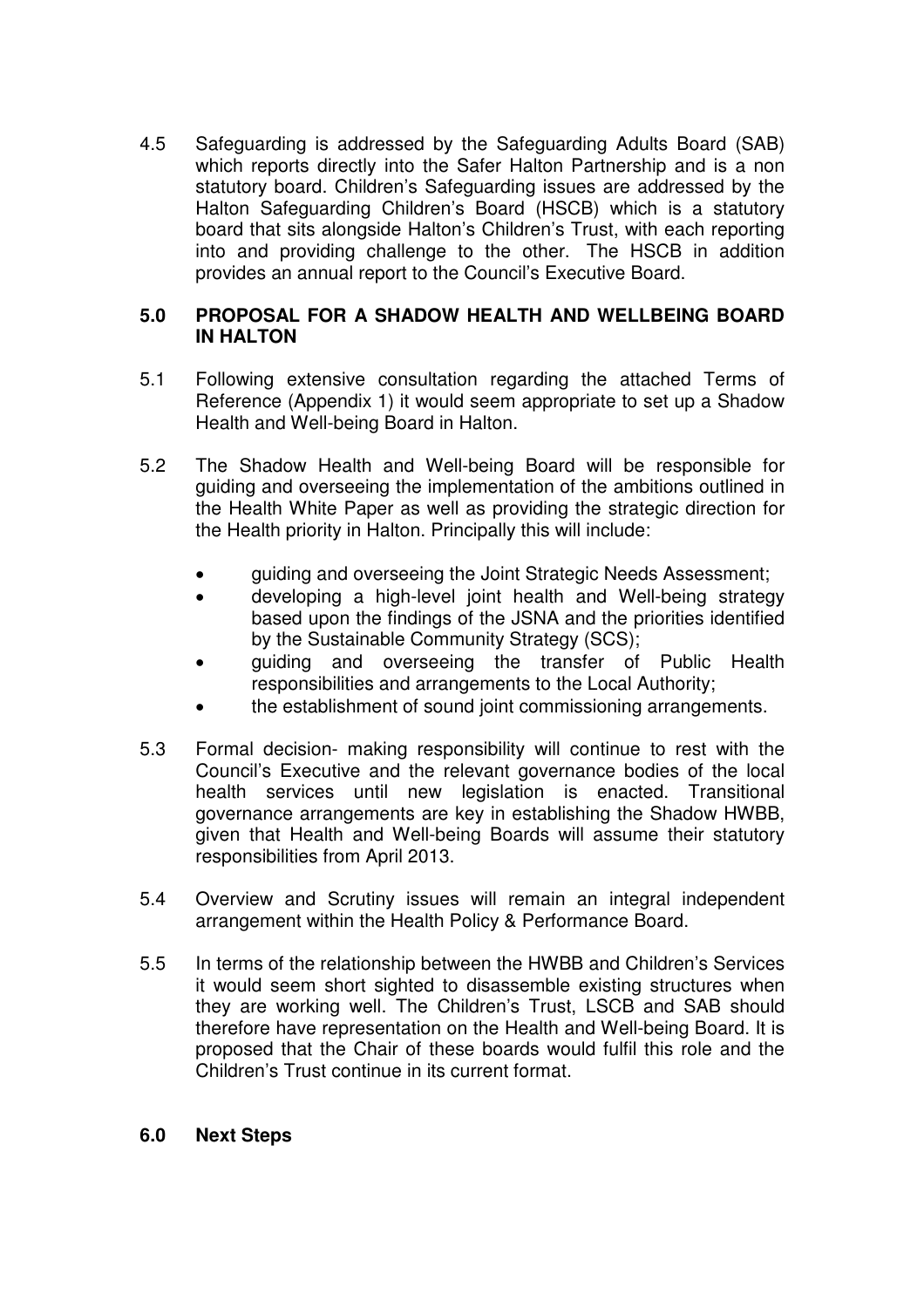- 6.1 It is proposed that a Shadow Health & Wellbeing Board will be established in October/ November 2011.
- 6.2 This will operate in shadow form and a review will be undertaken 12 months after its commencement and a further report to be presented to the Executive on its progress.
- 6.3 The current Health SSP will be disbanded and many of their actions embedded into the new Shadow Board.

# **7.0 POLICY IMPLICATIONS**

7.1 The policy implications stemming from the NHS White Paper, Equity and Excellence: Liberating the NHS are far reaching. Although the creation of a Health and Well-being Board in Halton could incorporate the role of the Health Partnership, it will promote integration across health and adult social care, children's services, including safeguarding and the wider local authority agenda.

# **8.0 SAFEGUARDING IMPLICATIONS**

8.1 The Health and Well-being Board will have a role in terms of safeguarding. The role and remit of the Board in terms of safeguarding is yet to be clarified, but will form part of the discussion resulting from the draft Terms of Reference.

# **9.0 FINANCIAL IMPLICATIONS**

9.1 The cost of establishing a Shadow Health and Well-being Board in Halton will amount to officer time and resource to support the development of the board and member, stakeholder and senior officer time to contribute to meetings and any other relevant working groups. By streamlining existing arrangements it should be possible to achieve similar outcomes with the same or reduced cost.

# **10.0 IMPLICATIONS FOR THE COUNCIL'S PRIORITIES**

# 10.1 **Children & Young People in Halton**

The Health and Wellbeing Board will have a role in addressing the health and wellbeing needs of children and young people and this important area of work will form an integral part of the Joint Strategic Needs Assessment and the resultant Health and Wellbeing Strategy. Children's health issues are also covered by the Children's Trust Board.

Children's Safeguarding issues are addressed by the Halton Safeguarding Children's Board (HSCB) which is a statutory board that sits alongside Halton's Children's Trust, with each reporting into and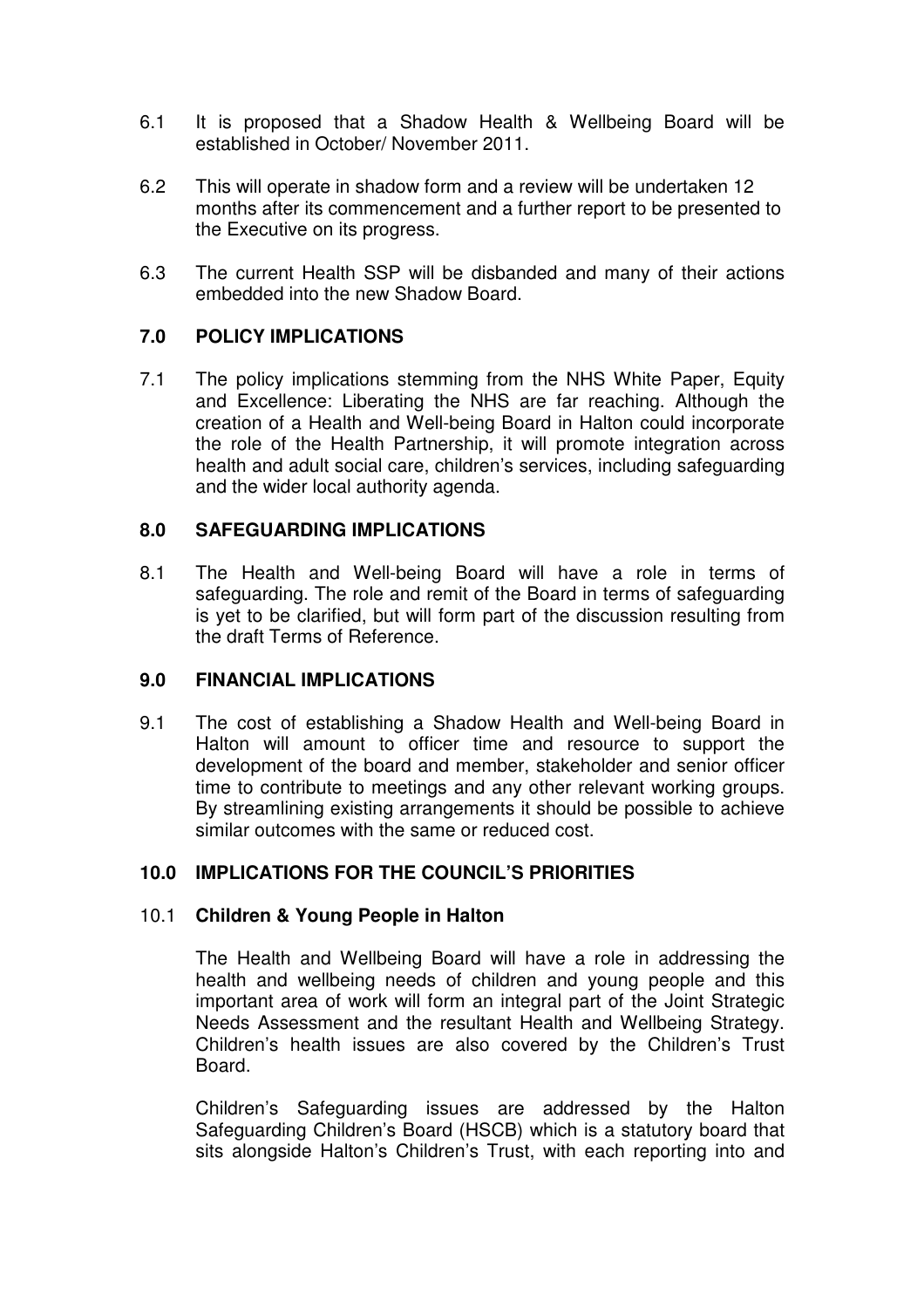providing challenge to the other. The HSCB in addition provides an annual report to the Council's Executive Board.

Through the proposals outlined in this report it is recommended that the Chairs of both the Children's Safeguarding Board (LSCB) and the Chair of the Children's Trust are members of the Health and Wellbeing Board.

# 10.2 **Employment, Learning & Skills in Halton**

Addressing the wider determinants of health including Employment, learning and Skills will be a key consideration of the Health and Wellbeing Board and will form part of the Health and Wellbeing Strategy.

# 10.3 **A Healthy Halton**

The Shadow Health and Well-being Board will be responsible for guiding and overseeing the implementation of the ambitions outlined in the Health White Paper as well as providing the strategic direction for the Health priority in Halton.

# 10.4 **A Safer Halton**

Creating safer and stronger communities has a direct impact on improving the health and wellbeing of local people.

# 10.5 **Halton's Urban Renewal**

The built environment, access to public and leisure services, employment sites and public transport all have an impact on health and wellbeing.

# **11.0 RISK ANALYSIS**

11.1 The implementation of proposals in the NHS White Paper are potentially far reaching as they will change the way Health services are commissioned and delivered. The Shadow Health and Well-being Board will, in part, be responsible for overseeing the implementation of these proposals and will attempt to minimise the risk of their implementation at a local level by bringing together key organisations and representatives.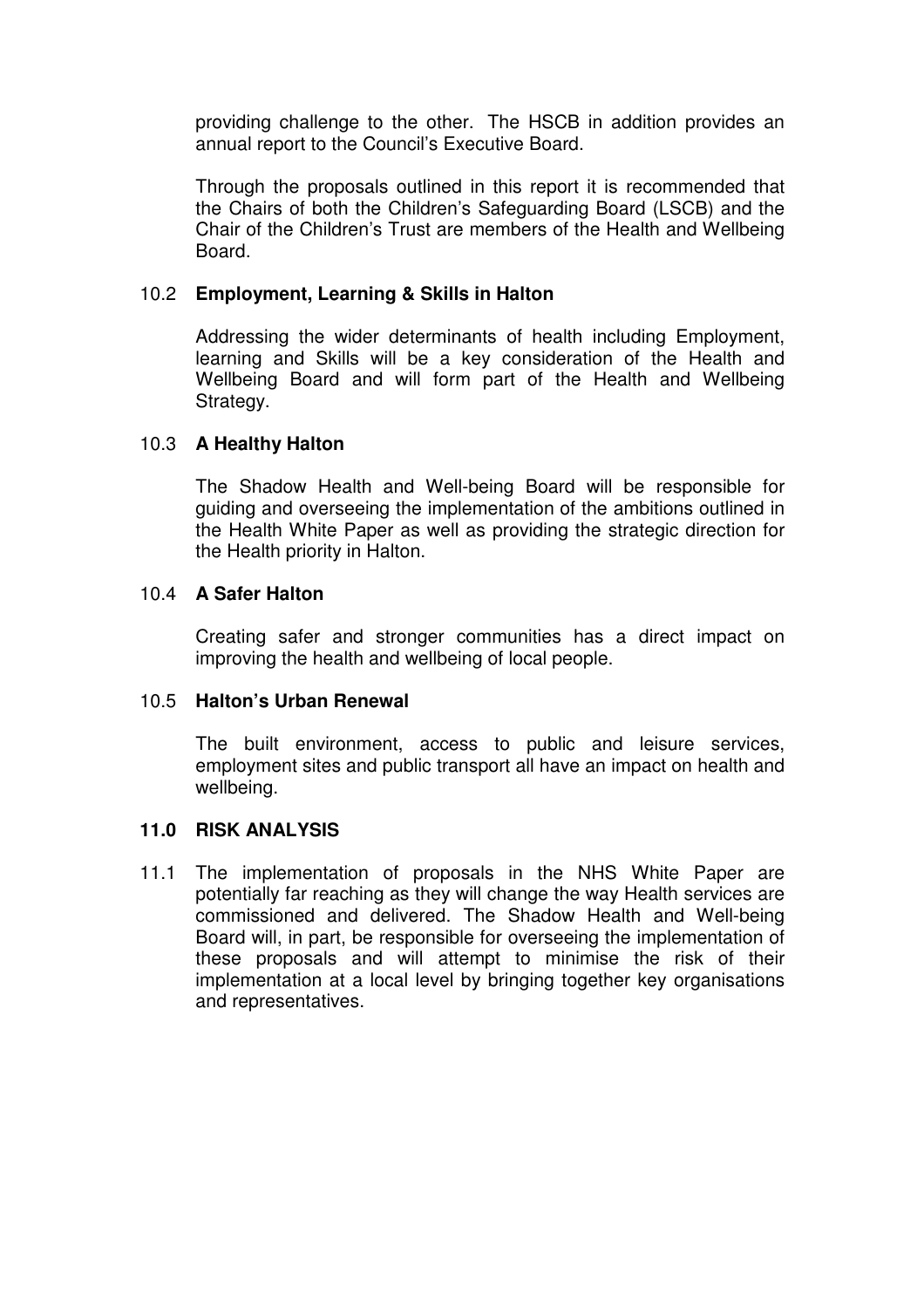# **12.0 EQUALITY AND DIVERSITY ISSUES**

- 12.1 In developing the Health and Well-being Board due regard will be given to the Equality Act 2010, including new legislation around the Public Sector duty.
- 12.2 It has not been appropriate, at this stage, to complete a Community Impact Review & Assessment (CIRA).

# 13.0 **LIST OF BACKGROUND PAPERS UNDER SECTION 100D OFTHE LOCAL GOVERNMENT ACT 1972**

| <b>Document</b>                                                                | <b>Place of</b><br><b>Inspection</b> | <b>Contact Officer</b>                |
|--------------------------------------------------------------------------------|--------------------------------------|---------------------------------------|
| Early Implementer Health Municipal Building<br>& Wellbeing Board -<br>03/03/11 |                                      | Strategic<br>Director,<br>Communities |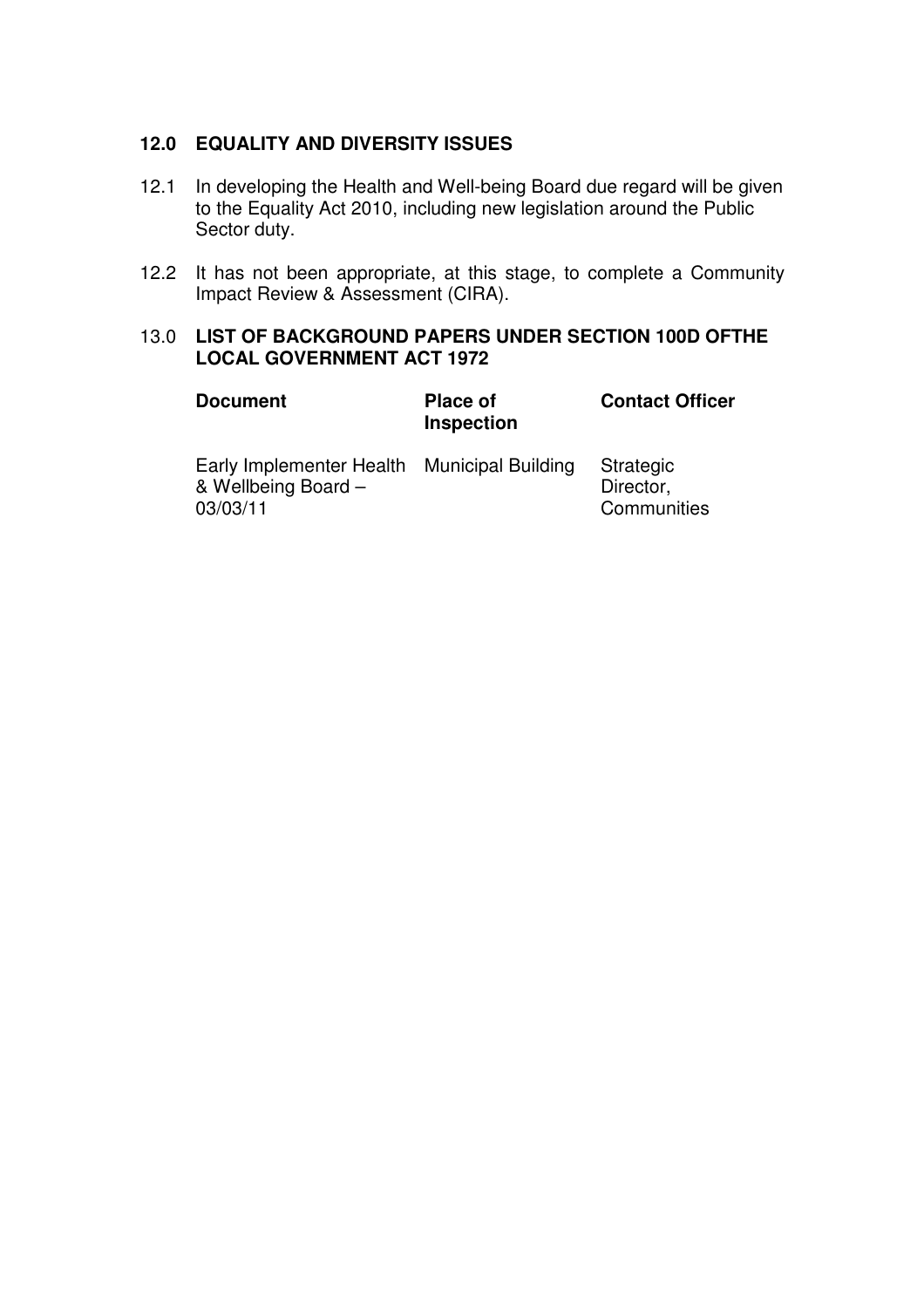# **DRAFT TERMS OF REFERENCE FOR HALTON SHADOW HEALTH AND WELL-BEING BOARD**

# **Aims of the Shadow Health and Well-Being Board**

- 1. The Shadow Health & Well-Being Board (HWBB) is responsible for guiding and overseeing the implementation of the ambitions outlined in the Health White Paper "Equity and Excellence - Liberating the NHS" as well as providing the strategic direction for the Health priority in Halton. Principally this will include:
	- guiding and overseeing the Joint Strategic Needs Assessment,
	- developing a high-level joint health and Well-being strategy based upon the findings of the JSNA ( including priorities identified by the Sustainable Community Strategy (SCS));
	- guiding and overseeing the transfer of Public Health responsibilities and arrangements to the Local Authority;
	- the establishment of sound joint commissioning arrangements,
- 2. The Shadow HWBB aims to develop a model for an established HWBB, in preparation for expected new legislation that will enact proposals set out in the government's Health White Paper. The Shadow HWBB will also take account of the response to the results of the consultation on the White Paper, "Liberating the NHS: Legislative Framework and next steps" and of the public health strategy for England, "Healthy Lives, Healthy People". It will provide a key forum for public accountability of NHS, Social Care for Adults and Children and other commissioned services that the Shadow HWBB agrees are directly related to health and Well-being in Halton.
- 3. Formal decision- making responsibility will continue to rest with the Council's Executive and the relevant governance bodies of the local health services until new legislation is enacted. Transitional governance arrangements are key in establishing the Shadow HWBB, given that Health and Well-being Boards will assume their statutory responsibilities from April 2013.

# **Suggested Terms of Reference based on the above:**

# **Principle Responsibilities**

• To be responsible for guiding and overseeing the implementation of the ambitions outlined in the Health White Paper "Equity and Excellence-Liberating the NHS."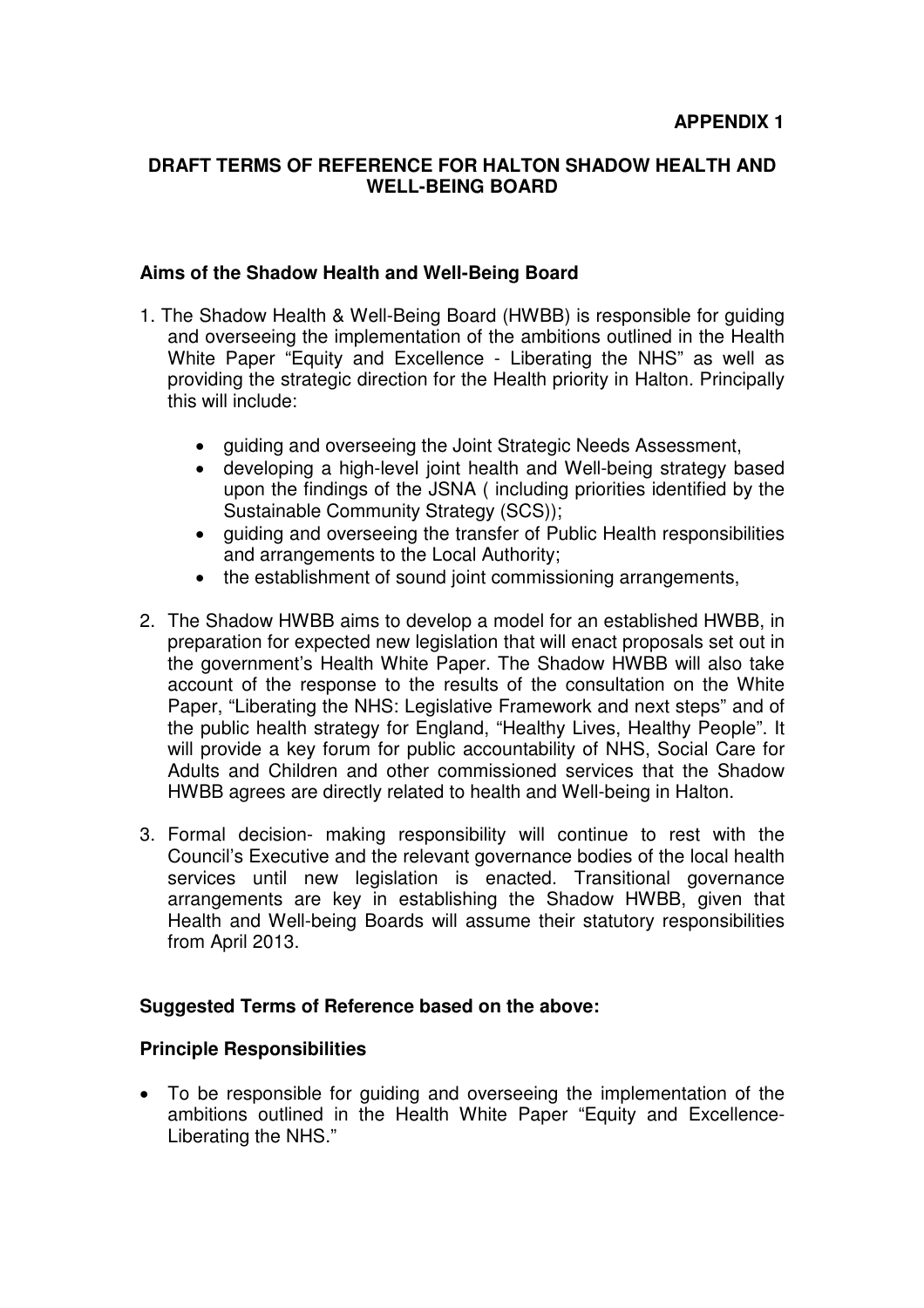- To establish sound joint commissioning arrangements
- To assess the needs of the local population and lead the Statutory Joint Strategic Needs Assessment.
- To promote integration and partnership across areas including through promoting joined up commissioning plans across the NHS, Social Care and Public Health.
- To work with the Children's Trust to ensure that the Children's Services commissioning is embedded into the role of the Health and Well-being Board and effective relationships established between the two Boards.
- To support strategic planning and joint commissioning and publish a Joint Health and Well-being Strategy
- To contribute to the developments of Health and Well-being Services in Halton which may arise as a result of changes in Government Policy and relevant legislation.

# **Other Responsibilities**

- To give strategic direction to relevant Commissioning Activity
- To oversee the work of Joint Commissioning Groups.
- To develop and monitor relevant activity and performance.
- To ensure that Halton's health priorities (as defined by the JSNA, SCS and relevant health targets) are addressed by Joint Commissioning Groups.
- To ensure that Joint Commissioning Groups work effectively with other Strategic Partnerships to address cross-cutting areas of work e.g. alcohol to ensure an holistic approach.
- To improve access for service users and patients through closer working arrangements and in particular to address issues in relation to disadvantaged groups.
- To effectively monitor and review the progress of programmes designed to impact on key targets.
- To ensure dissemination of learning as a result of good practice.
- To disseminate and share strategies and action plans in order to facilitate partnership working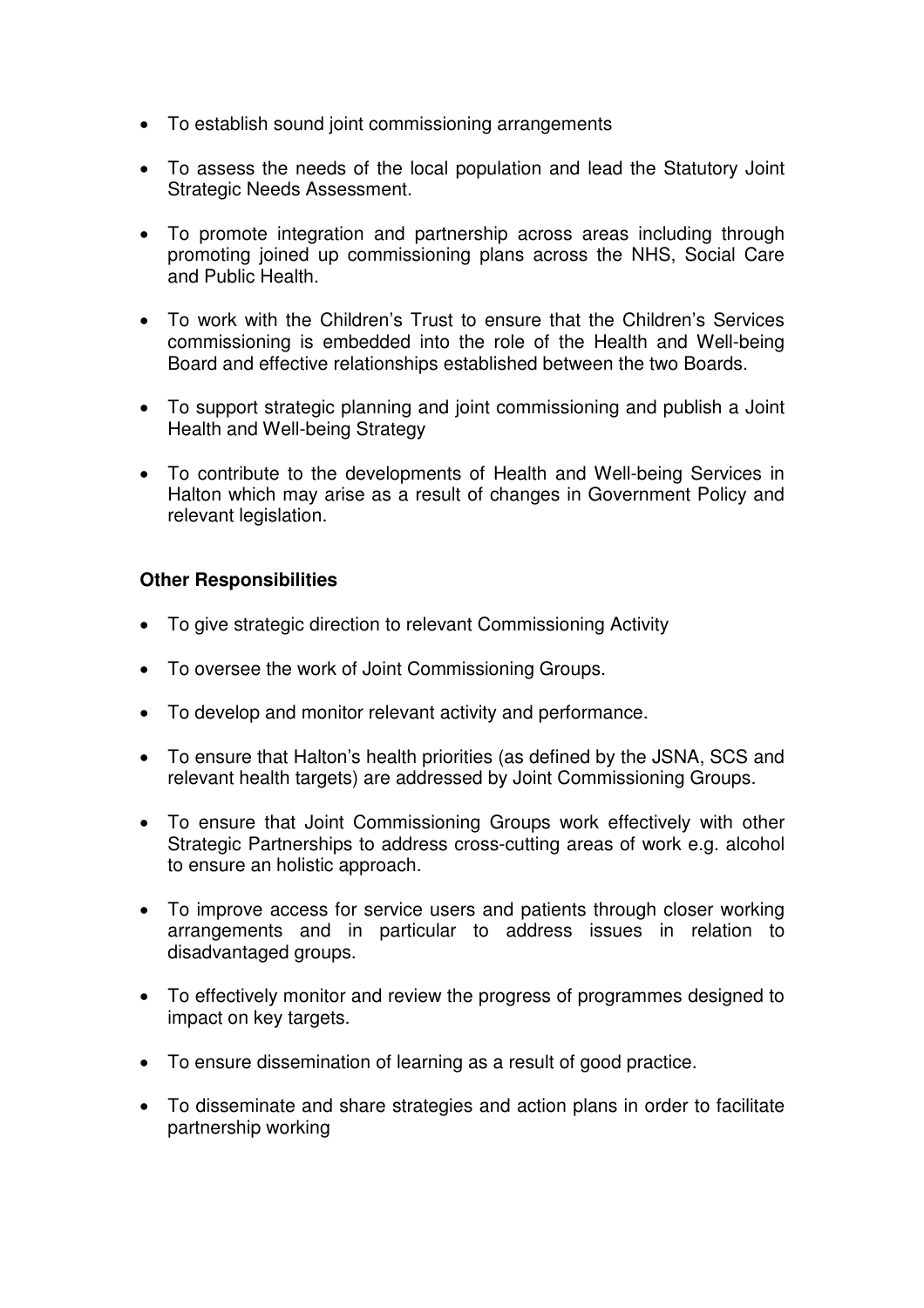• To maintain appropriate linkages with other partnership boards including those relating to Adults and Children's Safeguarding.

# **Membership**

Elected Member (Chair)

Executive Board Portfolio Holder for Health & Adults

Executive Board Portfolio Holder for Children and Young Peoples Services (Chair of Children's Trust)

Chief Executive, Halton Borough Council

CVS/Forum Representative

LINks/Health Watch Representative

Representatives from each of the practice based consortia in Halton

Strategic Director, Communities (Chair of SAB)

Strategic Director, Children & Enterprise

Director of Public Health

Chair of LSCB

Chair of PCT & Managing Director

Chair of PCT Clinical Commissioning Committee

Director of Partnership Commissioning PCT

Chief Executive or representative from Merseyside Cluster NHS Cluster

5 Boroughs Partnership NHS Trust

Bridgewater Community Healthcare NHS Trust

Warrington & Halton Hospitals NHS Foundation Trust

St Helens and Knowsley Hospitals NHS Trust

Housing Association Representative